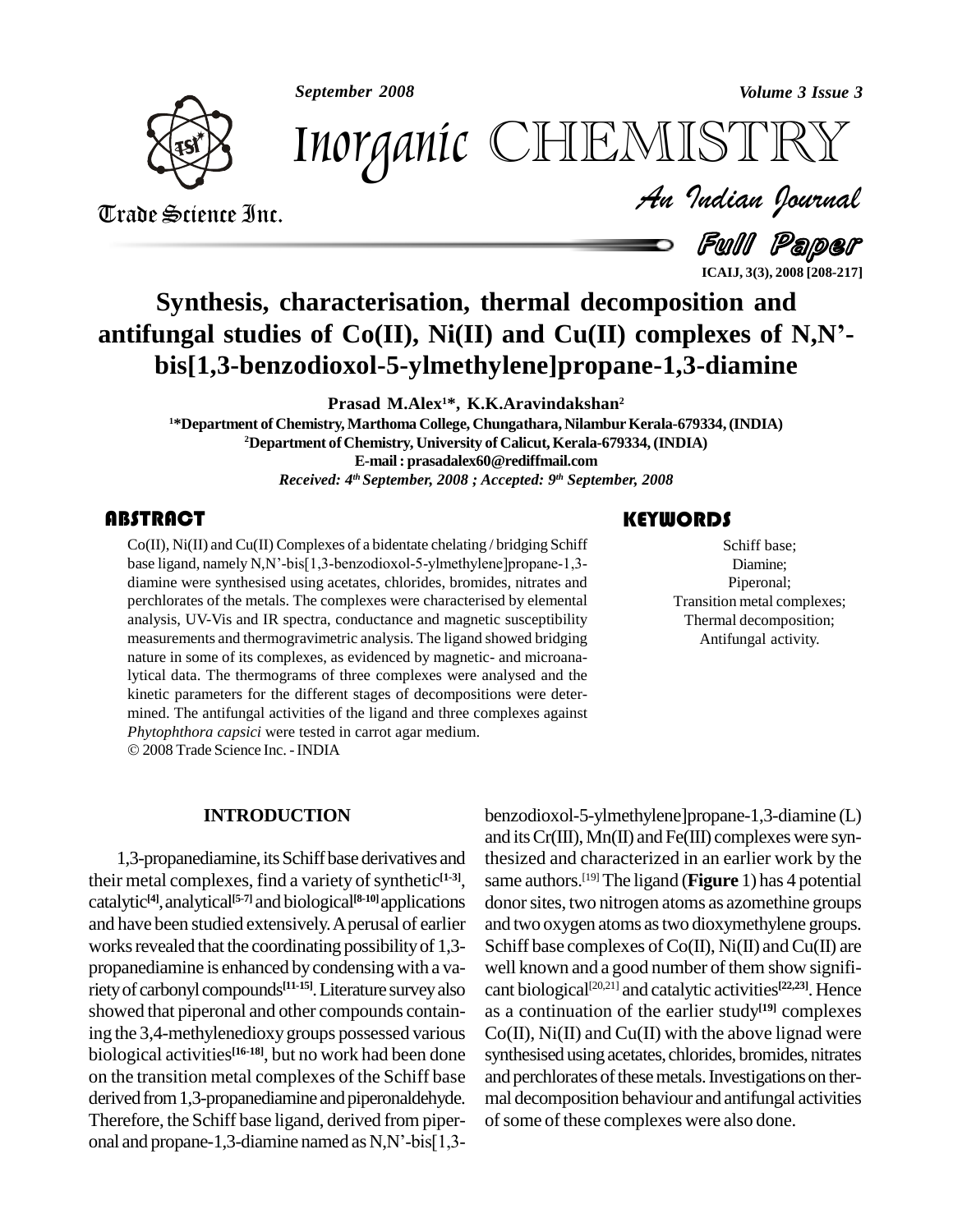#### **EXPERIMENTAL**

#### **Materials and measurements**

All chemicals used in the present work viz, piperonaldehyde, propane-1,3-diamine, metal salts, solvents etc., were ofAR grade (E.Merck or B D H).

Carbon, hydrogen and nitrogen analyses were carried out by using Hitachi CHN-O rapid analyzer at CDRI, Lucknow. The anions present in complexes were estimated by standard methods **[24]**. Infrared spectra were measured in the range 4000-400cm<sup>-1</sup> on a Schimadzu FTIR-8101 spectrophotometer with KBr pellets.The solid-state electronic spectra of complexes were recorded using a Schimadzu UV-1601 spectro photometer.The magnetic measurements were made at room temperature by the Gouy method using Hg[Co(NCS) <sup>4</sup>] as calibrant. The thermal decomposition behaviours of complexes were monitored using a Perkin Elmer TGA-7 Analyser.

#### **Synthesis of the complexes**

The synthesis of ligand was carried out in the previous work<sup>[19]</sup>, by mixing propane-1,3-diamine (20 mmol,  $\epsilon_{\text{nr}}$ 148 mg) solution in ethanol  $(50 \text{ mL})$  with a solution of piperonaldehyde (40 mmol, 604 mg) in ethanol (50 mL) in 1:2 molar ratio and was refluxing for about 1h. The tons and this resulted in the higher  $\delta$  value for these reaction mixture was then cooled and the white precipitate formed, was filtered off, washed with water and a few ml of alcohol and then purified by recrystallising from ethanol (yield  $= 684$  mg, 91 %).

Complexes of  $Co(II)$ ,  $Ni(II)$  and  $Cu(II)$  with this ligand were synthesised using acetate, chloride, bro mide, nitrate and perchlorate salts of these metals. Solutions of the ligand and metal salts in methanol (10 mmol) in 50 ml) (1:1 molar ratio) were refluxed for 2 to 3 h. Metal acetates were dissolved in methanol-water mixture and added to refluxing solutions of the ligand in methanol. The complexes, synthesised using metal chlorides, precipitated during refluxing and were filtered off. In other cases, the reaction mixtures were concentrated and the pasty mass obtained in each case was repeatedlywashed with diethyl ether and/or petroleum ether and/or acetone to get the solid complexes separated. The complexes were filtered, washed with suitable solvents and then dried over anhydrous  $\mathrm{CaCl}_{2}$ .

### **Biological assay**

The antifungal activities of the ligand, its  $Co(II)$ ,

Ni(II) and Cu(II) complexes on the four stages of growth of*Phytophthora capscici*, the pathogen which causesfoot-rot or quick-wilt disease in black pepper, *viz*, mycelial growth, sporangial production, zoospore release and zoospore germination were investigated by incorporating the test solutions in DMSO-water $(1:40)$ mixtures to carrot-agar media. DMSO of corresponding concentration was used as control.

### **RESULTSAND DISCUSSION**

#### **Characterisation of ligand**

formula  $C_{19}H_{18}O_4N_2$  and the structure given in figure 1. The ligand was characterised by elemental analy sis, 1H NMR and IR spectral studies in the earlier work<sup>[19]</sup> and is reported here for information. The <sup>I</sup>H-NMR spectrum of the ligand, was recorded in DMSO $d_6$  and it showed a number of characteristic signals of the compound<sup>[25]</sup>. The peak observed at a  $\delta$  value of For the ligand, was recorded in DMSO-<br>d a number of characteristic signals of<br><sup>[25]</sup>. The peak observed at a  $\delta$  value of 8.04 ppm was assigned to the azomethine protons in the molecule.The signals due to the aromatic protons were observed in the range 7.33-6.84 ppm. The sin glet peak at 5.96 ppm was assigned to the methylinic protons of the dioxymethylene groups of the piperonal moieties present in the ligand. The inductive effect of the two oxygen atoms deshielded the methylenic promoieties present in the ligand. The inductive effect of<br>the two oxygen atoms deshielded the methylenic pro-<br>tons and this resulted in the higher  $\delta$  value for these protons.The peaksin the ranges of 3.72-3.66 and 1.96- 1.92 ppm were assigned to the methylinic protons of the propylenediamine moiety of the ligand. The IR spectrum of the ligand showed bands at 3050 and 2981cm-<sup>1</sup> assigned to the C-H stretching of aromatic and methylene groups, respectively. The bands present at 1641 and 1256 cm<sup>-1</sup> were assigned to the C=N and C-N stretchings, respectively **[26]**.Bands at 1191 and 1099  $cm<sup>-1</sup>$  were assigned to the in plane bending of the aromatic C-H and those at 871 and 813cm-1 to the out of plane bending vibration of the aromatic C-H. The characteristic absorption frequency of the dioxymethylene group of piperonal moiety **[27]** was present at 927cm-1 . The absence of the characteristic stretching frequency of C=O of the aromatic aldehyde group **[26]**, indicated that the condensation was complete. The elemental analysis and spectral data for Lare consistent with the

## **Formulae and general properties of complexes**

**al properties of complexes<br>
ligand (L) with different salts of<br>
(II), ions in appropriate molar<br>** *Inorganic* **CHEMISTRY<br>** *An quation formal* The reaction of the ligand  $(L)$  with different salts of  $Co(II)$ , Ni $(II)$  and  $Cu(II)$ , ions in appropriate molar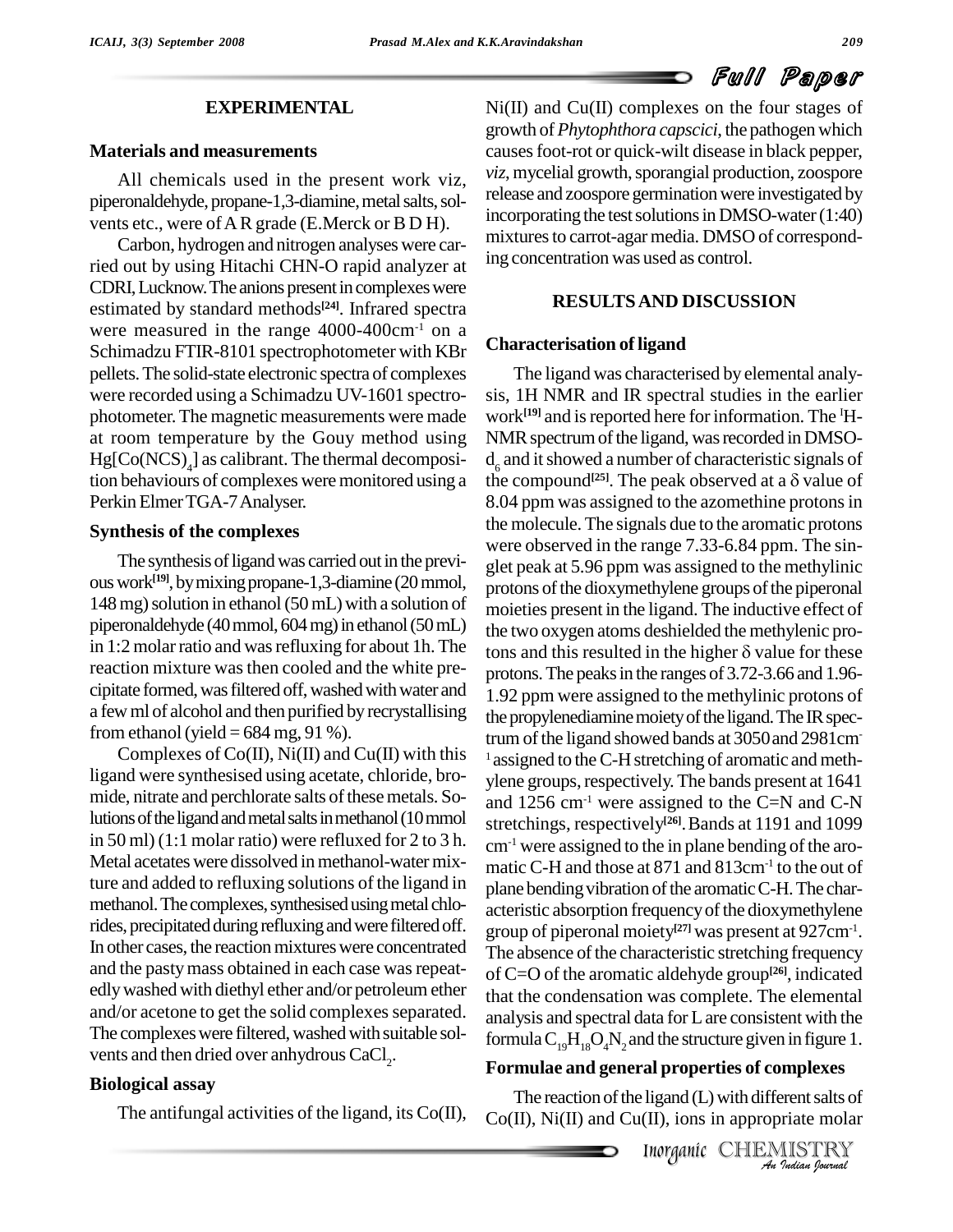ratios gave different types of metal complexes of the given formulae, as evidenced by the micro-analytical and spectral data. The reaction of chlorides of Co(II),  $Ni(II)$  and  $Cu(II)$  with the ligand in 2:1 molar ratios produced bimetallic complexes as evidenced bymicro analytical data and effective magnetic moment per metal atom.When copper acetate was used forthe synthesis hydroxo complex was obtained instead of the acetato complex. All other metal acetates gave the acetato complexes. The hydroxo complex of Cu(II) also showed



**Figure1:N,Ní-bis[1,3-benzodioxol-5-ylmethylene]propane- 1,3-diamine (L)**

bimetallic nature.

- 1. [MLA<sub>2</sub>(H<sub>2</sub>O<sub>2</sub>], where M = Mn(II) or Co(II) and A = CH<sub>3</sub> COO, Br or ClO<sub>4</sub> or M = Ni(II) and A = Br or NO3 or M = for  $ClO_4$  or  $M = Ni(II)$  and  $A = Br$  or  $NO3$  or  $M =$  $Cu(II)$  and  $A=Br$ -
- 2.  $\text{[ML(H<sub>2</sub>O)<sub>4</sub>] A<sub>2</sub> where M = Co(II) and A = NO<sub>3</sub>$
- 3.  $[M_2LA_4]$ , where  $M = Co(II)$  and  $A = Cl$  or  $M = Cu(II)$  and  $A$  $=$  OH $-$
- 4.  $[M_2LA_4(H_2O)_2]$ , where  $M = Ni(II)$  or Cu(II) and A = Cl<sup>-</sup>
- 5. [MLA<sub>2</sub>], where  $M = Ni(II)$  and  $A = AcO$  or  $ClO<sub>4</sub>$  or  $M =$ Cu(II) and  $A = ClO<sub>4</sub>$
- 6. [ML $(H_2O)_2$ ]  $A_2$ , where M = Cu(II) and A = NO<sub>3</sub>

The colours, magnetic susceptibilities and molar conductivities and melting points and the micro-analytical data of the complexes are listed in TABLE 1. These air stable metal complexes were non-hygroscopic, partially soluble in most organic solvents, but freely soluble in DMF and DMSO. The molar conductivities in DMF  $(10<sup>-3</sup> M)$  solution showed that all the complexes except two of them behaved as nonelectrolytes, indicating the

| TABLE 1: Formulae, general properties and microanalytical data of ligand and complexes |  |  |
|----------------------------------------------------------------------------------------|--|--|
|                                                                                        |  |  |

| No. | Compound                                                                 | Colour       | Yield         | M.P         | $\mu$ eff    | $\Delta_m$ ohm <sup>-1</sup> |              | Microanalytical data found(calculated) % |         |           |         |
|-----|--------------------------------------------------------------------------|--------------|---------------|-------------|--------------|------------------------------|--------------|------------------------------------------|---------|-----------|---------|
|     |                                                                          |              | $\frac{0}{0}$ | $\rm ^{o}C$ | B.M.         | $cm2 mol-1$                  | <b>Metal</b> | $\mathbf C$                              | $\bf H$ | ${\bf N}$ | Anion   |
|     | 1 $C_{19}H_{18}O_4N_2(L)$                                                | Pale yellow  | 91            | 140         |              |                              |              | 68.46                                    | 5.42    | 7.83      |         |
|     |                                                                          |              |               |             |              |                              |              | (68.01)                                  | (5.33)  | (7.94)    |         |
|     | 2 $[CoL(AcO)2(H2O)2]$ *                                                  | Pink         | 73            | 279         | 4.69         | 15.62                        | 11.14        | 48.97                                    | 4.89    | 4.91      |         |
|     |                                                                          |              |               |             |              |                              | (10.71)      | (50.09)                                  | (5.08)  | (5.08)    |         |
|     | 3 $[Co2LCl4]$                                                            | Bright green | 71            | 288         | 3.60         | 5.43                         | 20.46        | 37.62                                    | 2.96    | 4.49      | 24.61   |
|     |                                                                          |              |               |             |              |                              | (19.73)      | (38.13)                                  | (3.01)  | (4.68)    | (23.74) |
|     | 4 $[CoLBr2(H2O)2]$                                                       | Pink         | 76            | 235         | 5.02         | 47.25                        | 10.73        | 37.54                                    | 3.51    | 4.58      | 27.81   |
|     |                                                                          |              |               |             |              |                              | (9.95)       | (38.45)                                  | (3.71)  | (4.72)    | (26.98) |
|     | 5 $[CoL(H2O)4](NO3)2$                                                    | Pink         | 72            | $>300$      | 4.86         | 139.23                       | 10.42        | 37.56                                    | 4.19    | 9.28      |         |
|     |                                                                          |              |               |             |              |                              | (9.95)       | (38.45)                                  | (4.38)  | (9.44)    |         |
|     | 6 [CoL(ClO <sub>4</sub> ) <sub>2</sub> (H <sub>2</sub> O) <sub>2</sub> ] | Pink         | 69            | $>300$      |              | 4.74<br>56.84                | 10.16        | 35.32                                    | 3.37    | 4.19      | 32.72   |
|     |                                                                          |              |               |             |              |                              | (9.34)       | (36.08)                                  | (3.48)  | (4.43)    | (31.49) |
|     | 7 $[NiL(AcO)2]*$                                                         | <b>Brown</b> | 74            | 216         | $D^{**}$     | 24.61                        | 12.02        | 52.58                                    | 4.47    | 5.23      |         |
|     |                                                                          |              |               |             |              |                              | (11.40)      | (53.62)                                  | (4.66)  | (5.44)    |         |
|     | 8 $[Ni_2LCl_4(H_2O)_2]$                                                  | Yellowish    | 68            | 232         | 2.61<br>4.42 | 19.42                        | 37.10        | 3.32                                     | 4.31    | 23.12     |         |
|     |                                                                          | green        |               |             |              | (18.53)                      | (36.00)      | (3.47)                                   | (4.42)  | (22.42)   |         |
|     | 9 [NiLB $r_2(H_2O)_2$ ]                                                  | Green        | 75            | $>300$      | 3.26         | 48.62                        | 10.22        | 37.81                                    | 3.54    | 4.61      | 28.01   |
|     |                                                                          |              |               |             |              |                              | (9.90)       | (38.47)                                  | (3.71)  | (4.72)    | (27.00) |
|     | 10 [NiL(NO <sub>3</sub> ) <sub>2</sub> (H <sub>2</sub> O) <sub>2</sub> ] | Green        | $78\,$        | $>300$      | 3.14         | 51.81                        | 11.03        | 40.12                                    | 3.74    | 9.61      |         |
|     |                                                                          |              |               |             |              |                              | (10.54)      | (40.96)                                  | (3.95)  | (10.06)   |         |
|     | 11 [NiL $(ClO4)2$ ]                                                      | <b>Brown</b> | 71            | $>300$      | $D^{**}$     | 19.85                        | 9.67         | 37.42                                    | 2.89    | 4.57      | 34.12   |
|     |                                                                          |              |               |             |              |                              | (9.85)       | (38.27)                                  | (3.02)  | (4.70)    | (33.41) |
|     | 12 $[Cu2L(OH)4]$                                                         | <b>Brown</b> | 74            | $>300$      | 1.43         | 12.98                        | 24.1         | 41.8                                     | 3.94    | 5.12      |         |
|     |                                                                          |              |               |             |              |                              | (23.83)      | (42.78)                                  | (4.13)  | (5.25)    |         |
|     | 13 $[Cu2LCl4(H2O)2]$                                                     | Blue         | 68            | $>300$      | 1.54         | 2.78                         | 20.5         | 34.73                                    | 3.34    | 4.23      | 23.0    |
|     |                                                                          |              |               |             |              |                              | (19.75)      | (35.46)                                  | (3.42)  | (4.35)    | (22.08) |
|     | 14 [CuLBr <sub>2</sub> (H <sub>2</sub> O) <sub>2</sub> ]                 | Green        | $78\,$        | $>300$      | 2.02         | 38.32                        | 11.3         | 37.2                                     | 3.52    | 4.53      | 28.1    |
|     |                                                                          |              |               |             |              |                              | (10.61)      | (38.10)                                  | (3.84)  | (4.68)    | (26.73) |
|     | 15 [CuL $(H_2O)_2$ ](NO <sub>3</sub> ) <sub>2</sub>                      | Violet       | 74            | $>300$      | 1.98         | 146.24                       | 11.7         | 39.8                                     | 3.79    | 9.72      |         |
|     |                                                                          |              |               |             |              |                              | (11.31)      | (40.61)                                  | (3.92)  | (9.97)    |         |
|     | 16 $[CuL(CIO4)2]$                                                        | <b>Brown</b> | 69            | $>300$      | 2.11         | 38.68                        | 11.3         | 36.8                                     | 2.87    | 4.43      | 34.2    |
|     |                                                                          |              |               |             |              |                              | (10.57)      | (37.97)                                  | (3.00)  | (4.66)    | (33.14) |

Inorganic CHEMISTRY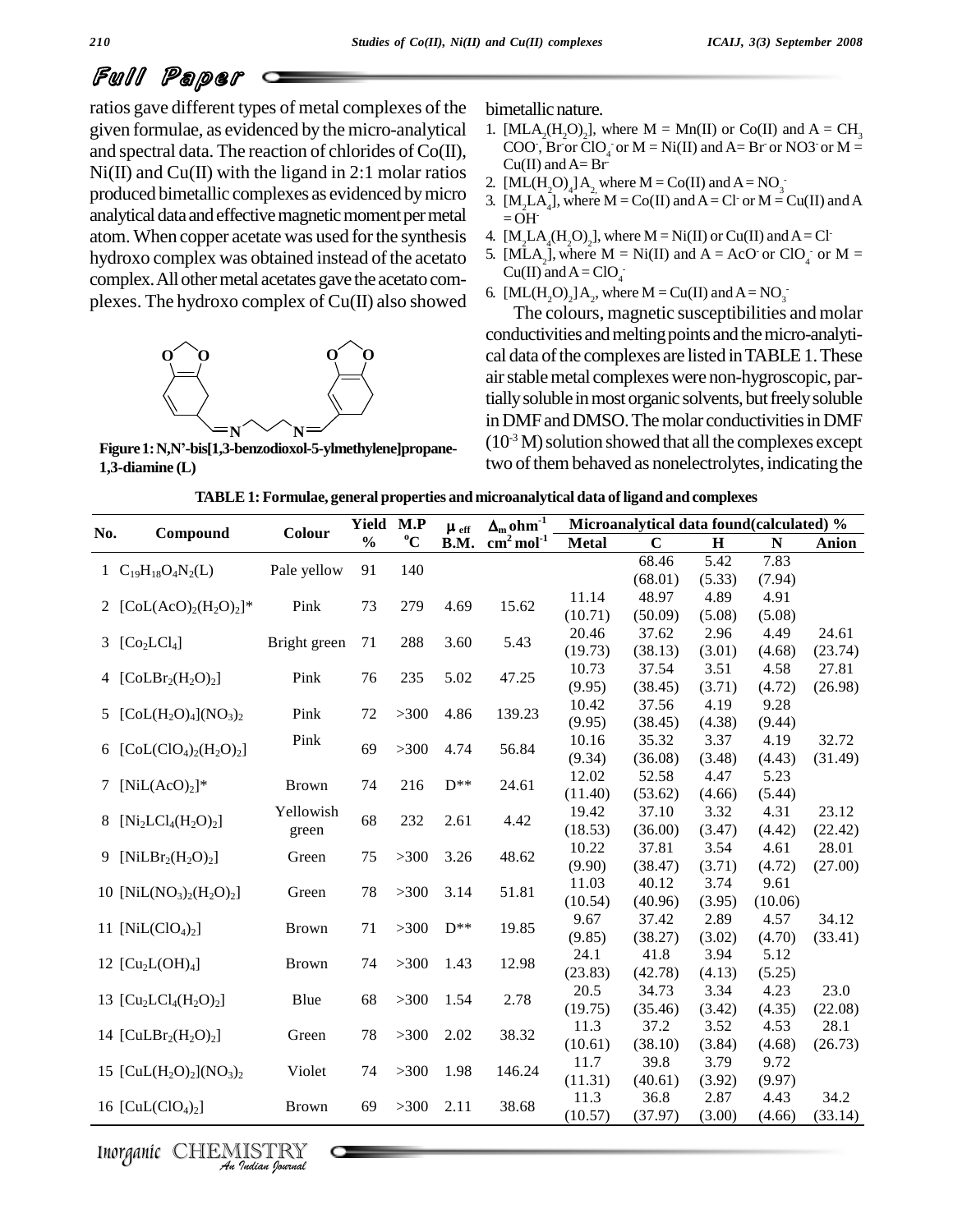|     |                                                                           |         |                               |                  |                                   |                | Assignments and band frequencies* (cm <sup>-1</sup> ) |                   |                            | $\sigma$ and $\sigma$ and $\sigma$ is a set of $\sigma$ and $\sigma$ (TH), $\sigma$ and $\sigma$ (TH) complexes |                  |       |
|-----|---------------------------------------------------------------------------|---------|-------------------------------|------------------|-----------------------------------|----------------|-------------------------------------------------------|-------------------|----------------------------|-----------------------------------------------------------------------------------------------------------------|------------------|-------|
|     |                                                                           | $vO-H$  | (coordinated                  |                  | vNO <sub>3</sub><br>$v \text{CO}$ |                |                                                       | vClO <sub>4</sub> |                            |                                                                                                                 |                  |       |
| No. | Compound                                                                  | (coord- | water)                        |                  | $v C=N$                           |                | (coord- $vNO(asy)$ $vNO3$ )                           |                   | (coord-                    | δ                                                                                                               |                  | v     |
|     |                                                                           | inated  | $\rho K_{rock}$ $\rho_{wagg}$ |                  |                                   | inated         | (free                                                 | (coord-           | inated)                    | $O - CH2-O$                                                                                                     | $M-N$            | $M-O$ |
|     |                                                                           | $H_2O$  | $(H2O)$ $(H2O)$               |                  |                                   | $AcO$ )        | NO <sub>3</sub> )                                     | inated)           |                            |                                                                                                                 |                  |       |
|     | 1 $C_{19}H_{18}O_4N_2(L)$                                                 |         |                               |                  | 1641s                             |                |                                                       |                   |                            | 927m                                                                                                            |                  |       |
|     | 2 [CoL(AcO) <sub>2</sub> (H <sub>2</sub> O) <sub>2</sub> ]                | 3408b   |                               |                  | 959m 634w 1598m                   | 1586w<br>1443m |                                                       |                   |                            | 927m                                                                                                            | 464w             | 417m  |
|     | 3 $[Co2LCl4]$                                                             |         |                               |                  | 1629m                             |                |                                                       |                   |                            | 927m                                                                                                            | 469m             |       |
|     | 4 $[CoLBr2(H2O)2]$                                                        | 3410b   | 956m                          | 637 <sub>w</sub> | 1598s                             |                |                                                       |                   |                            | 929w                                                                                                            | 558w             | 436w  |
|     | 5 $[CoL(H2O)4](NO3)2$                                                     | 3396b   | 961 <sub>m</sub>              |                  | 632w 1596m                        |                | 1384s                                                 |                   |                            | 928w                                                                                                            | 546w             | 447m  |
|     |                                                                           |         |                               |                  |                                   |                |                                                       |                   | 1118m                      |                                                                                                                 |                  |       |
|     | 6 $[CoL(CIO4)2(H2O)2]$                                                    | 3428b   |                               |                  | 963m 635w 1597m                   |                |                                                       |                   | 1036sh<br>941 <sub>w</sub> | 929w                                                                                                            | 510 <sub>w</sub> | 440m  |
|     |                                                                           |         |                               |                  |                                   | 1587m          |                                                       |                   |                            |                                                                                                                 |                  |       |
|     | 7 $[NiL(AcO)2]$                                                           |         |                               |                  | 1591m                             | 1430w          |                                                       |                   |                            | 928m                                                                                                            | 564w             | 487m  |
| 8   | $[Ni_2LCl_4(H_2O)_2]$                                                     | 3412b   | 964m                          |                  | 639w 1599m                        |                |                                                       |                   |                            | $\overline{\phantom{0}}$                                                                                        | 619m             | 462w  |
|     | 9 [NiLBr <sub>2</sub> (H <sub>2</sub> O) <sub>2</sub> ]                   | 3424b   |                               | 958m 641w 1596s  |                                   |                |                                                       |                   |                            | 929w                                                                                                            | 527w             | 453w  |
|     |                                                                           |         |                               |                  |                                   |                |                                                       | 1423w             |                            |                                                                                                                 |                  |       |
|     | 10 [NiL(NO <sub>3</sub> ) <sub>2</sub> (H <sub>2</sub> O) <sub>2</sub> ]  | 3429b   |                               |                  | 961m 634w 1592m                   |                |                                                       | 1354w             |                            | 929w                                                                                                            | 542w             | 431m  |
|     |                                                                           |         |                               |                  |                                   |                |                                                       | 1026w             |                            |                                                                                                                 |                  |       |
|     |                                                                           |         |                               |                  |                                   |                |                                                       |                   | 1120m                      |                                                                                                                 |                  |       |
|     | 11 [NiL(ClO4) <sub>2</sub> ]                                              |         |                               |                  | 1599m                             |                |                                                       |                   | 1048w                      | 928m                                                                                                            | 622w             | 456m  |
|     |                                                                           |         |                               |                  |                                   |                |                                                       |                   | 932w                       |                                                                                                                 |                  |       |
|     | 12 $\text{[Cu}_2\text{L}(\text{OH})_4$                                    | 3439s   |                               |                  | 1598m                             |                |                                                       |                   |                            | 928m                                                                                                            | 524w             | 482m  |
|     | 13 $[Cu2LCl4(H2O)2]$                                                      | 3412b   | 958m                          |                  | 639w 1570m                        |                |                                                       |                   |                            | $\overline{a}$                                                                                                  | 557m             | 498w  |
|     | 14 [CuLBr <sub>2</sub> (H <sub>2</sub> O) <sub>2</sub> ]                  | 3422b   | 959m                          |                  | 640w 1594m                        |                |                                                       |                   |                            | 927 <sub>w</sub>                                                                                                | 532w             | 467w  |
|     | 15 [CuL(H <sub>2</sub> O) <sub>2</sub> ](NO <sub>3</sub> ) <sub>2</sub> ] | 3386b   | 962m                          |                  | 637w 1587m                        |                | 1384s                                                 |                   |                            | 928w                                                                                                            | 557 <sub>w</sub> | 505m  |
|     |                                                                           |         |                               |                  |                                   |                |                                                       |                   | 1142m                      |                                                                                                                 |                  |       |
|     | 16 $[CuL(CIO4)2]$                                                         |         |                               |                  | 1593s                             |                |                                                       |                   | 1114w                      | 927 <sub>w</sub>                                                                                                | 549 <sub>w</sub> | 463m  |
|     |                                                                           |         |                               |                  |                                   |                |                                                       |                   | 931w                       |                                                                                                                 |                  |       |

|  | TABLE 2: Significant IR spectral bands of ligand and Co(III), Ni(II) and Cu(II) complexes |
|--|-------------------------------------------------------------------------------------------|
|  |                                                                                           |

coordinated nature of the anions, but the nitrato com plexes of  $Co(II)$  and  $Cu(II)$  behaved as a 1:2 electrolytes **[28]**.

## **IR spectra of complexes**

TABLE 2 lists the most important IR spectral bands of the ligand and metal complexes. In the spectra of all the complexes the  $v(C=N)$  was shifted to lower frequency, due to its involvement in coordination. Instead of the band at  $1641 \text{ cm}^{-1}$  present in the spectrum of the free ligand, new bands appeared in the ranges of  $1629-$  a band that can be assigned to  $v(M-O)$ . The inclusion 1596, 1599-1591 and 1598-1570 cm<sup>-1</sup> in the Co(II), of Ni(II) and Cu(II) complexes, respectively, and were assigned to the coordinated azomethine groups **[29-31]**.

The characteristic absorption frequency of the dioxymethylyne group wasfound to be present in the spectra of majority of the complexes at the same fre quencyasitwas observed in the ligand spectrum.This indicated the non-involvement of dioxymethylene groups in coordination in these complexes **[27]**. But the chloro in coordination in these complexes<sup>tary</sup>. But the chloro plex of  $Co(II)$ ,  $v(M-O)$  band could not be identified, complexes of Ni(II) and Cu(II) showed significant shift indicating the absence of Co-O bond

or absence ofthis band. Hence, it was concluded that one of the oxygen atoms of the dioxymethylene group of the ligand was coordinated in these complexes<sup>[27]</sup>.

weak bands at 964-956 and 641-632 cm<sup>-1</sup>, owing to *I*<sup>1</sup>, owing to<br>bectively of<br>chloro com-<br>*I*ISTRY<br>IllSTRY The IR spectra of all the complexes showed two new bands in the range  $622-464$  and  $505-417$  cm<sup>-1</sup>, , The IR spectra of all the complexes showed two<br>new bands in the range  $622-464$  and  $505-417$  cm<sup>-1</sup>,<br>assigned to  $v(M-N)$  and  $v(M-O)$ , respectively<sup>[29,32,33]</sup>. The M-O band may be either due to coordinated nitrate-, perchlorate- or hydroxyl anion or water mol ecule or oxygen atom of dioxymethylene group. But trate-, perchlorate- or hydroxyl anion or water molecule or oxygen atom of dioxymethylene group. But<br>the spectrum of chloro complex of Co(II), didn't show ecule or oxygen atom of dioxymethylene group. But<br>the spectrum of chloro complex of  $Co(II)$ , didn't show<br>a band that can be assigned to  $v(M-O)$ . The inclusion of water moleculesin the coordination sphere of the acetato, bromo, nitrato and perchlorato complexes of Co(II), the chloro, bromo and nitrato complexes of  $Ni(II)$  and  $Cu(II)$ , was supported by the appearance of broad bandsin the range 3439-3386 and medium or Ìroad bands in the range 3439-3386 and medium or<br>veak bands at 964-956 and 641-632 cm<sup>-1</sup>, owing to<br>(OH),  $\rho K_{\text{rock}}(H_2O)$  and  $\rho_{\text{wagg}}(H_2O)$ , respectively of coordinated water molecules **[31,33]**. In the chloro com  $v(OH)$ ,  $\rho K_{rock}(H_2O)$  and  $\rho_{wagg}(H_2O)$ , respectively of coordinated water molecules<sup>[31,33]</sup>. In the chloro complex of Co(II),  $v(M-O)$  band could not be identified, indicating the absence of Co-O bond.

Inorganic CHEMISTRY<br>An Indian Journal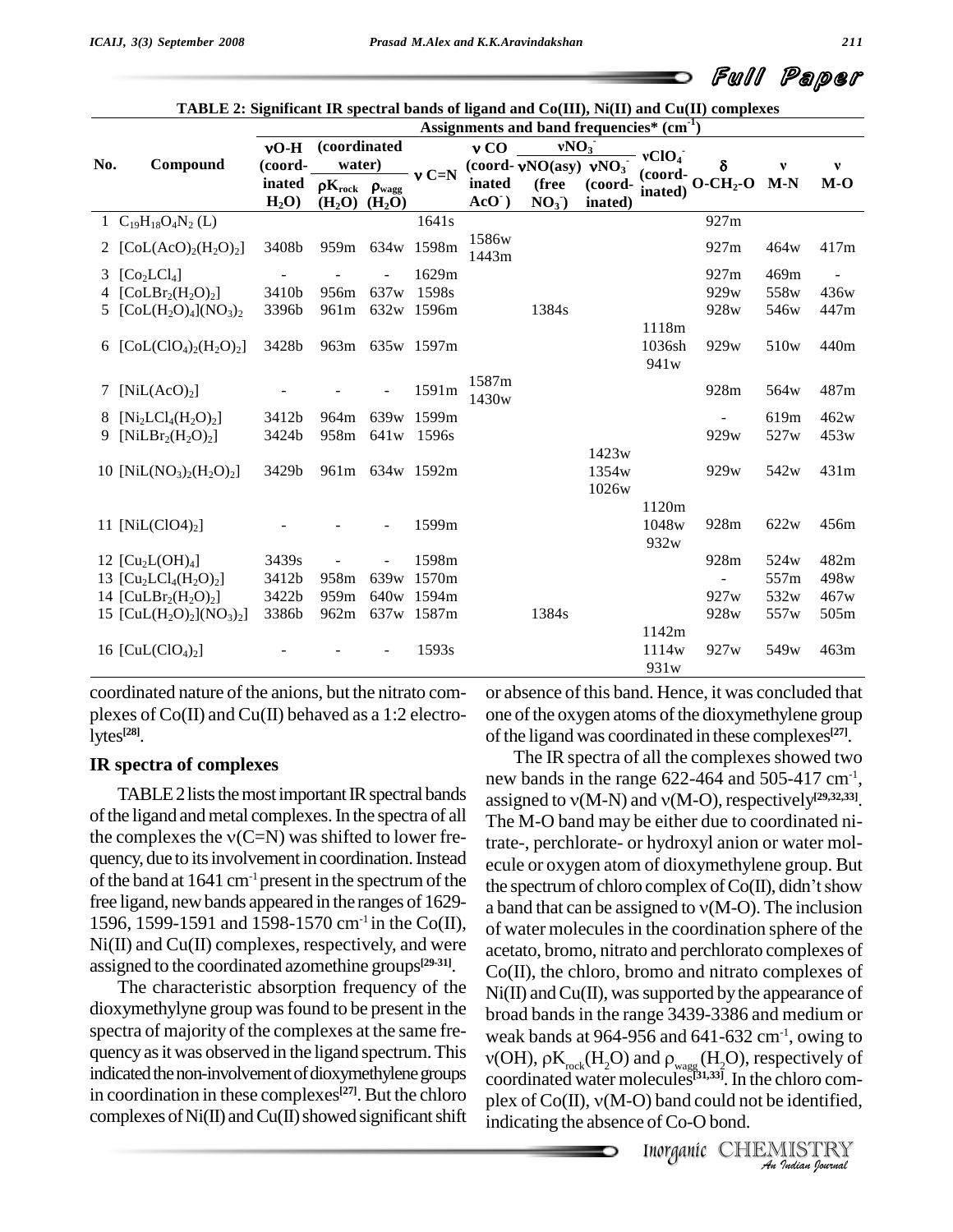**TABLE3:ElectronicspectralbandsofCo(III),Ni(II)andCu(II) complexes and their assignments**

| No. | Compound                                                                 | <b>Bands</b><br>(nm) | <b>Assignment</b>                                                                                | Geometry                |
|-----|--------------------------------------------------------------------------|----------------------|--------------------------------------------------------------------------------------------------|-------------------------|
|     |                                                                          | 1080                 | ${}^4T_{1g}(F) \rightarrow {}^4T_{2g}(F)$                                                        |                         |
| 2   | $[CoL(AcO)2(H2O)2]$                                                      | 687<br>484           | ${}^4T_{1g}(F) \rightarrow {}^4A_{2g}(F)$<br>${}^{4}T_{1g}(F) \rightarrow {}^{4}T_{1g}(P)$       | Octahedral              |
|     |                                                                          | 1612                 | ${}^4A_2(F) \rightarrow {}^4T_2(F)$                                                              |                         |
| 3   | [Co <sub>2</sub> LCl <sub>4</sub> ]                                      | 665                  | ${}^4A_2(F) \rightarrow {}^4T_1(F)$                                                              | Tetrahedral             |
|     |                                                                          | 510                  | ${}^4A_2(F) \rightarrow {}^4T_1(P)$                                                              |                         |
|     |                                                                          | 1105                 | ${}^{4}T_{1g}(F) \rightarrow {}^{4}T_{2g}(F)$                                                    |                         |
|     | 4 [ $CoLBr2(H2O)2$ ]                                                     | 623                  | ${}^{4}T_{1g}(F) \rightarrow {}^{4}A_{2g}(F)$                                                    | Octahedral              |
|     |                                                                          | 453                  | ${}^{4}T_{1g}F$ $\rightarrow {}^{4}T_{1g}F$ $(P)$                                                |                         |
| 5   |                                                                          | 1028<br>587          | ${}^{4}T_{1g}F^{}(F) \rightarrow {}^{4}T_{2g}F$<br>${}^{4}T_{1g}(F) \rightarrow {}^{4}A_{2g}(F)$ | Octahedral              |
|     | $[CoL(H2O)4] (NO3)2$                                                     | 434                  | ${}^4T_{1g}(F) \rightarrow {}^4T_{1g}(P)$                                                        |                         |
|     |                                                                          | 1073                 | ${}^{4}T_{1g}(F) \rightarrow {}^{4}T_{2g}(F)$                                                    |                         |
| 6   | $[CoL(CIO4)2(H2O)2]$                                                     | 558                  | ${}^{4}T_{1g}F^{}(F) \rightarrow {}^{4}A_{2g}F$                                                  | Octahedral              |
|     |                                                                          | 443                  | ${}^4T_{1g}F$ $\rightarrow {}^4T_{1g}$ $(P$                                                      |                         |
| 7   | [NiL(AcO) <sub>2</sub> ]                                                 | 539                  | ${}^{1}\mathrm{A}_{1}\mathrm{g} \rightarrow {}^{1}\mathrm{B}_{1}\mathrm{g}$                      | Square-planar           |
|     |                                                                          | 1140                 | ${}^3A_2g(F) \to {}^3T_{2g}(F)$                                                                  |                         |
| 8   | $[Ni_2LCl_4(H_2O)_2]$                                                    | 700                  | ${}^3A_2g(F) \to {}^3T_{1g}(F)$                                                                  | Octahedral              |
|     |                                                                          | 412                  | ${}^{3}A_{2}g(F) \rightarrow {}^{3}T_{1g}(P)$                                                    |                         |
| 9   | [NiLBr <sub>2</sub> (H <sub>2</sub> O) <sub>2</sub> ]                    | 1132<br>710          | ${}^3A_2g(F) \to {}^3T_{2g}(F)$<br>${}^{3}A_{2}g(F) \rightarrow {}^{3}T_{1g}(F)$                 | Octahedral              |
|     |                                                                          | 389                  | ${}^3A_2g(F) \rightarrow {}^3T_{1g}(P)$                                                          |                         |
|     |                                                                          | 1154                 | ${}^3A_2g(F) \to {}^3T_{2g}(F)$                                                                  |                         |
|     | 10 [NiL(NO <sub>3</sub> ) <sub>2</sub> (H <sub>2</sub> O) <sub>2</sub> ] | 721                  | ${}^3A_2g(F) \to {}^3T_{1g}(F)$                                                                  | Octahedral              |
|     |                                                                          | 392                  | ${}^3A_2g(F) \rightarrow {}^3T_{1g}(P)$                                                          |                         |
|     | 11 $[NiL(CIO4)2]$                                                        | 534                  | ${}^{1}A_{1}g \rightarrow {}^{1}B_{1g}$                                                          | Square-planar           |
|     | 12 $[Cu2L(OH)4]$                                                         | 542                  | ${}^2B_{1g} \rightarrow {}^2A_{1g}$                                                              | Square-planar           |
|     | 13 [ $Cu2LCl4(H2O)$ ]                                                    | 714b                 | ${}^2E_g \rightarrow {}^2T2_g$                                                                   | Distorted               |
|     |                                                                          |                      |                                                                                                  | octahedral<br>Distorted |
|     | 14 [CuLBr <sub>2</sub> (H <sub>2</sub> O) <sub>2</sub> ]                 | 743b                 | ${}^2E_g \rightarrow {}^2T2_g$                                                                   | octahedral              |
|     | 15 [CuL $(H_2O)_2$ ](NO <sub>3</sub> ) <sub>2</sub>                      | 572                  | ${}^2B_{1g} \rightarrow {}^2A_{1g}$                                                              | Square-planar           |
|     | 16 [ $CuL(CIO4)2$ ]                                                      | 536                  | ${}^2B_{1g} \rightarrow {}^2A_{1g}$                                                              | Square-planar           |

#### **Coordination of anions**

of the coordinated hydroxo group<sup>[31,36]</sup>. The complex comple *Indian Indian Indian Incordinated hydroxo group*<sup>[31,36]</sup>. The convas synthesised using copper acetate, but in its<br>
Irum, the characteristic bands of either free or contracted acetate ion could not be identified<sup>[31</sup> The spectra of the acetato complexes of  $Co(II)$  and  $Ni(II)$  showed bands in the ranges of 1587-1586 and 1443-1430 cm<sup>-1</sup>. The separation between these two assigne bands was much larger than the separation for the bands due to asymmetric and symmetric stretchings of free acetate ion.Therefore, the bands were assigned to the C-O stretching vibrations of the unidentately coordi nated acetate ions present in them**[34-36]**. Microanalyti cal data and the non-conducting nature of these com plexes further supported this. The strong band present at 3439 cm<sup>-1</sup> in the case of the hydroxo complex of  $A_{A}$ Cu(II) was assigned to the O-H stretching frequency was synthesised using copper acetate, but in its spectrum, the characteristic bands of either free or coordinated acetate ion could not be identified **[31,37]**.Elemen-

tal analysis data also indicated the presence of hydroxyl ions in the complex and corresponded to the formula proposed for it.

The IR spectra of nitrato complexes of  $Co(II)$  and  $Cu(II)$  showed sharp bands at 1385 cm<sup>-1</sup>, which corre-The IR spectra of nitrato complexes of Co(II) and Cu(II) showed sharp bands at 1385 cm<sup>-1</sup>, which corresponded to the vNO<sub>(asy)</sub> of free nitrate ion<sup>[37-38]</sup>. The conductance value of the complex confirmed the presence free nitrate ions. But in the IR spectra of nitrato complex of Ni(II) such bands were absent and new bands appeared at 1423, 1354, 1026  $cm<sup>-1</sup>$  and were complex of Ni(II) such bands were absent and new<br>bands appeared at 1423, 1354, 1026 cm<sup>-1</sup> and were<br>assigned to vNO<sub>3</sub> of unidentate nitrate ions<sup>[32,38]</sup>. The non-conducting nature of these complexes also indicated coordinated nature of nitrate ions in them.

The spectra of all the perchlorato complexes, in vestigated here, showed bands corresponding to unidentate perchlorate ions. These bands were found to be present in the ranges 1142-1118, 1114-1036 and 941-931 cm<sup>-1</sup> and were assigned to the Cl-O stretchings of the monodentate perchlorate ion of  $C_{3v}$  symmetry **[32,39]**.The non-conducting nature and themicroanalytical data of these complexes also indicated coordi nated nature of perchlorate ions.

### **Magnetic- and electronic spectralstudies**

The solid-state electronic spectra of the complexes were recorded by the procedure recommended by Venenzi<sup>[40]</sup>. TABLE 3 lists the important electronic spectral bands of the complexes and their assignments.

### **Co(II) complexes**

Among the Co(II) complexes which were investigated here, the spectra of the acetato, bromo, nitrato and perchlorato complexes showed bands in the ranges 1105-1028, 687-558, 484-434 nm.These bands were and perchlorato complexes showed bands in the ranges<br>1105-1028, 687-558, 484-434 nm. These bands were<br>assigned to the <sup>4</sup>T<sub>1</sub>g(F) $\rightarrow$  <sup>4</sup>T<sub>2</sub>g(F), <sup>4</sup>T<sub>1</sub>g(F) $\rightarrow$  <sup>4</sup>A2g(F) and  ${}^4T_1g(F) \rightarrow {}^4T_1g(P)$  transitions, respectively, in an 5-1028, 687-558, 484-434 nm. These bands were<br>gned to the <sup>4</sup>T<sub>1</sub>g(F)  $\rightarrow$  <sup>4</sup>T<sub>2</sub>g(F), <sup>4</sup>T<sub>1</sub>g(F)  $\rightarrow$  <sup>4</sup>A2g(F)<br><sup>4</sup>T<sub>1</sub>g(F)  $\rightarrow$  <sup>4</sup>T<sub>1</sub>g(P) transitions, respectively, in an octahedral geometry<sup>[30,31]</sup>. The magnetic moment values in the range 4.69-5.02 B.M. also indicated highspin octahedral geometries **[30,31]**.The chloro complex ofCo(II) was bright-green in colour and its electronic spectrum showed intense bands at 1612, 665 and 510 nm assigned, respectively, to the  ${}^4A_2(F) \rightarrow {}^4T_2(F)$ , of Co(II) was bright-green in colour and its electronic<br>spectrum showed intense bands at 1612, 665 and 510<br>nm assigned, respectively, to the <sup>4</sup>A<sub>2</sub>(F)  $\rightarrow$  <sup>4</sup>T<sub>2</sub>(F),<br><sup>4</sup>A<sub>2</sub>(F)  $\rightarrow$  <sup>4</sup>T<sub>1</sub>(F) and <sup>4</sup>A<sub>2</sub>(F)  $\rightarrow$  <sup>4</sup>T<sub></sub> spectrum showed intense bands at 1612, 665 and 510<br>nm assigned, respectively, to the <sup>4</sup>A<sub>2</sub>(F)  $\rightarrow$  <sup>4</sup>T<sub>2</sub>(F),<br><sup>4</sup>A<sub>2</sub>(F)  $\rightarrow$  <sup>4</sup>T<sub>1</sub>(F) and <sup>4</sup>A<sub>2</sub>(F)  $\rightarrow$  <sup>4</sup>T<sub>1</sub>(P) transitions, char-<br>acteristic of tetrahedral geome acteristic of tetrahedral geometry<sup>[41,42]</sup>. But the chloro complex of  $Co(II)$  showed a magnetic moment of 3.60 B.M. only, which was slightly lower than the value expected for tetrahedral complex. The slightly lower value could be due to bridging nature of the ligands, resulting in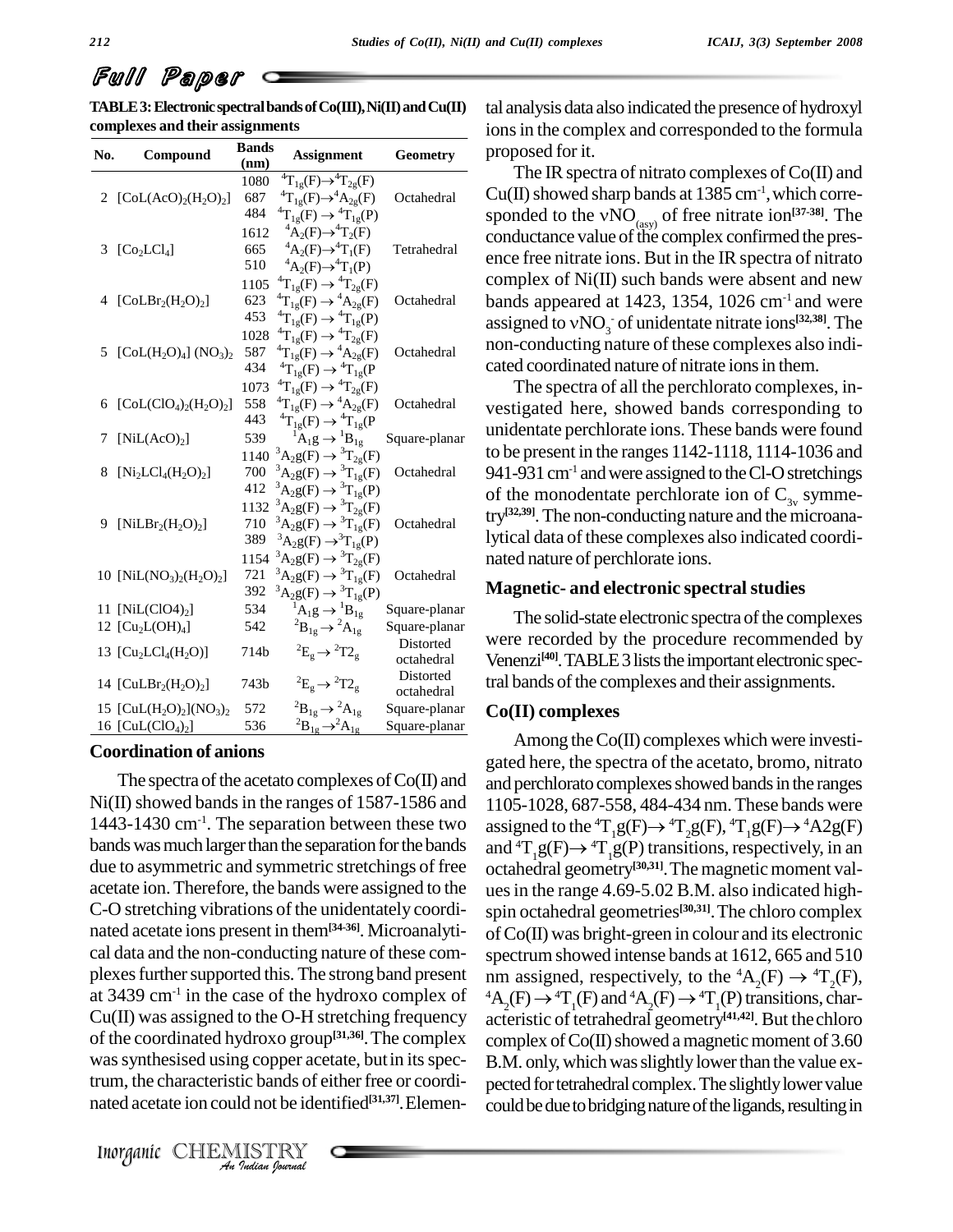bimetallic character and anti-ferromagnetic coupling **[42-44]**.

### **Ni(II) complexes**

In the present investigation, the spectra of acetato and perchlorato complexes of  $Ni(II)$  showed bands at 539 and 534 nm, respectively, assigned to the  ${}^{1}A_{1}g \rightarrow$  ${}^{1}B_{1g}$  transitions in a square-planar geometry<sup>[33,45]</sup>. The plex n diamagnetic nature of the complexes also supported this geometry<sup>[33,45]</sup>. The spectra of the chloro, bromo  $_{\text{two}}$  <sub>two pit</sub> and nitrato complexes of  $Ni(II)$  showed transitions in the ranges 1132-1154, 700-721 and 412-389 nm.  $\frac{12}{115}$ and nitrato complexes of Ni(II) showed transitions in liga<br>the ranges 1132-1154, 700-721 and 412-389 nm. sim<br>These were assigned to the  ${}^3A_2g(F) \rightarrow {}^3T_2g(F), {}^3A_2g(F)$  No  $\rightarrow$  <sup>3</sup>T<sub>1</sub>g(F) and <sup>3</sup>A<sub>2</sub>g(F) $\rightarrow$ <sup>3</sup>T<sub>1</sub>g(P) transitions in an oc-32-1154, 700-721 and 412-389 nm.<br>
igned to the <sup>3</sup>A<sub>2</sub>g(F)  $\rightarrow$  <sup>3</sup>T<sub>2</sub>g(F), <sup>3</sup>A<sub>2</sub>g(F)<br>
<sup>3</sup>A<sub>2</sub>g(F)  $\rightarrow$  <sup>3</sup>T<sub>1</sub>g(P) transitions in an oc-<br>
to a tahedral geometry.The ratio of wave numbers of the first two transitions was found to be in the range 1.6-1.8, which further supported octahedral geometries for these complexes<sup>[31,46]</sup>. The chloro complex showed a tion part magnetic moment of 2.61 B.M., lower than that ex pected for an octahedral complex. The lower value could be, probably due to the bimetallic nature and the sub sequent anti-ferromagnetic coupling in them**[47,48]**.The bromato and nitrato complexes showed magnetic moments of 3.26 and 3.14 B.M., respectively, in the range  $factor(A)$  and entropy of activation  $(\Delta S^*)$  were calcuexpected for octahedral geometries **[30,49]**.

### **Cu(II) complexes**

In the electronic spectra of hydroxo, nitrato and perchlorato complexes broad bands appeared at 542, 572 and 536 nm respectively, which were assigned to the  ${}^{2}B_{1g} \rightarrow {}^{2}A_{1g}$  transitions in a square-planar geometry<sup>[31,35,46]</sup>. The spectra of chloro and bromo complexes<br>of Cu(II) showed bands at 714 and 743 nm, respec-<br>tively, and these were assigned to the <sup>2</sup>E→<sup>2</sup>T<sub>2</sub> transiof Cu(II) showed bands at 714 and 743 nm, respectively, and these were assigned to the <sup>2</sup>E $\rightarrow$ <sup>2</sup>T<sub>2</sub> transition in a distorted-octahedral geometry **[46,50]**. The hydroxo and chloro complexes of Cu(II) showed magnetic moments of 1.43 and 1.54 B.M., respectively. The lower values indicated some sort of molecular association that could be achieved through either a direct copper-copper interaction and/or magnetic exchange interaction through bridging ligands **[31,47]**.Thebromato, nitrato and perchlorato complexes showed magnetic moments in the range 1.98 to 2.11 B.M. indicating sufficient magnetic dilution in these complexes<sup>[31,47]</sup>.

### **Thermogravimetric analysis**

Thermograms of three complexes, *viz*,  $[Co_2LCl_4]$ ,  $[Ni_2LCl_4(H_2O)_2]$  and  $[Cu_2LCl_4(H_2O)_2]$  were analysed. The total mass-losses in each case indicated the forma-

Exercise is the presence of coordinated water each, thus<br>pands at confirming the presence of coordinated water molecules<br> ${}^{1}A_{1}g \rightarrow$  in them. The second stage in the case of the Ni(II) comtion  $Co_3O_4$ , NiO and CuO, respectively around 600°C., which were confirmed by chemical analysis. The  $Ni(II)$ and Cu(II) complexes exhibited 3-stage decomposition patterns. Around 150°C they underwent dehydraconfirming the presence of coordinated water molecules in them. The second stage in the case of the  $Ni(II)$  complex matched to the loss of one piperonal moiety and that in the case of  $Cu(II)$  complex indicated the lose of two piperonal moieties. In both cases, the rest of the ligand and four chloride ions were removed, with the simultaneous formation of metal oxides in the third stage. No mass-loss was detected for theCo(II) complex up to a temperature of 200°C indicating the absence of water molecules in it. It decomposed in two stages, which were similar to the second and third stages of  $decomposition$  of the  $Ni(II)$  complex. The decomposition patterns were in good agreement with the suggested formulae and the total mass-lossin independent pyrolytic studies also agreed with the thermograms.By the analysis of the non-isothermal TG, using the integral method of Coats-Redfern, kinetic parameters, viz, order of reaction(n), activation energy( $E_a$ ), frequency method of Coats-Redfern, kinetic parameters, viz, or-<br>der of reaction(n), activation energy( $E_a$ ), frequency<br>factor(A) and entropy of activation( $\Delta S^*$ ) were calculated.The enthalpies and free energies of activation for

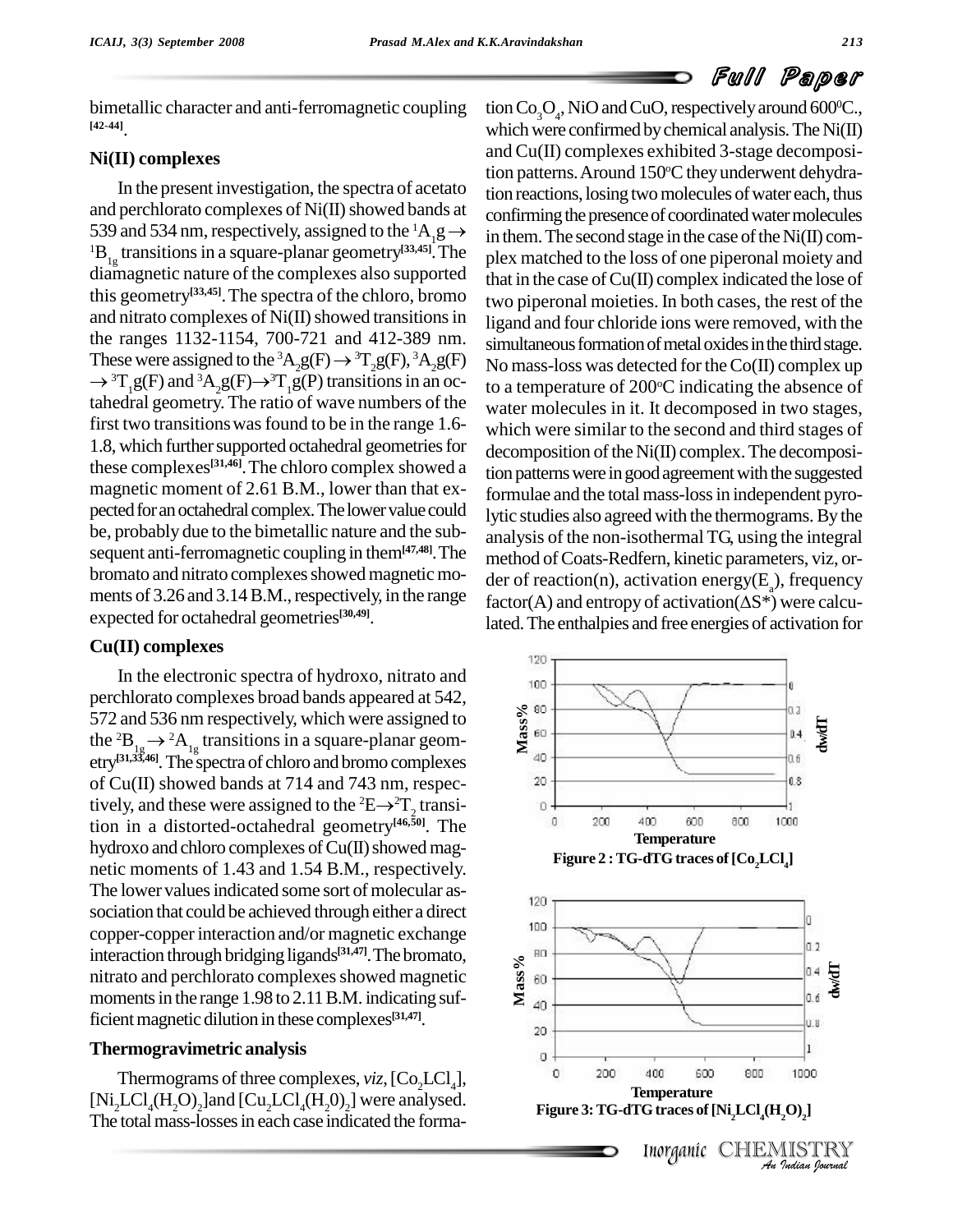various decomposition stageshave also been calculated various decomposition stages have also been calculated the fc<br>using the relations,  $\Delta H^* - E_a - RT_s$  and  $\Delta G^* - \Delta H^* -$  found<br> $T_s \Delta S^*$  where  $T_s$  is the peak temperature of the decom-<br>position stage investigated<sup>[51]</sup>. Figur DTG traces of the complexes, the TABLE 4 gives the different stages of decomposition and the TABLE 5 gives the kinetic parameters. Based on inception temperature and activation energy, for the first stage of decomposition excluding the dehydration stage, stabilities of the complexes were found to be in the order,  $Cu > \frac{8}{9}$  60  $Ni > Co.$ 

The structures suggested for different complexes are given in figures 5-10.

### **Anti fungalstudies**

Black pepper or *Piper nigram L*, a perennial climber, belonging to the family, *Piperacia* is one of the main exports earning spice crops of Kerala state in In-dia. Several diseases caused by fungi, bacteria, virus and mycoplasma, affect black pepper.Among them, foot-rot caused by *Phytophthora capsici*, is highly prevalent in almost all the pepper growing areas and is reported to inflict considerable damage to the plants. Crop lose due to foot-rot in Kerala is estimated to be about 10% of the total production and in India it ranges from 20 to 30 percentage<sup>[52-54]</sup>. The ligand and the Co(II) and  $Ni(II)$  acetato complexes and the Cu(II) hydroxo complex were screened forantifungal activities against *Phytophthora capsici* and were found to be active on different stages of growth of the microorganism. In all

the four stages, the metal complexes were generally found to show more antifungal activity than the free ligand. The complex of  $Cu(II)$  was found to be the more effective in inhibiting the growth of *Phytophthora capsici*, compared to those of the other metal ions in all



**Figure 4:TG-dTGtraces of[Cu2LCl4(H2O) <sup>2</sup>]**



**Where**  $M = Co(II)$  and  $A = CH_3COO$ , Bror  $ClO_4$  or  $M$ **= Ni(II) and A= Br - or NO<sup>3</sup> - or M = Cu(II) and A = Br**

**Figure 5: Structure suggested for [CoL(OOC-**  $\textbf{CH}_3$ )<sub>2</sub>( $\textbf{H}_2\textbf{O}_2$ ], [CoLBr<sub>2</sub>( $\textbf{H}_2\textbf{O}_2$ ] [CoL(ClO<sub>4</sub>)<sub>2</sub>( $\textbf{H}_2\textbf{O}_2$ ],  $\mathrm{CH}_3)_2(\mathrm{H}_2\mathrm{O})_2$ ], [CoLBr<sub>2</sub>(H<sub>2</sub>O)<sub>2</sub>] [CoL(ClO<sub>4</sub>)<sub>2</sub>(H<sub>2</sub>O)<sub>2</sub>],<br>[NiLBr<sub>2</sub>(H<sub>2</sub>O)<sub>2</sub>], [NiL(NO<sub>3</sub>)<sub>2</sub>(H<sub>2</sub>O)<sub>2</sub>] and [CuLBr<sub>2</sub>(H<sub>2</sub>O)<sub>2</sub>]

|                                                          |              | Temp.                   |               |            | Loss of mass       |                          |                                                                                 |
|----------------------------------------------------------|--------------|-------------------------|---------------|------------|--------------------|--------------------------|---------------------------------------------------------------------------------|
| <b>Complex</b>                                           | <b>Stage</b> | range in<br>TG          | Peak<br>temp. | From<br>TG | <b>Theoretical</b> | From<br><b>Pyrolysis</b> | <b>Assignments</b>                                                              |
|                                                          | I            | 200-340                 | 310           | 20.9       | 20.2               |                          | Loss of 1 piperonal moiety                                                      |
| $[Co_2LCl_4]$                                            | $\rm II$     | 340-560                 | 490           | 53.2       | 53.0               |                          | Loss of rest of the ligand, 4Cl ions and<br>subsequent formation of metal oxide |
|                                                          | Total        |                         |               | 74.1       | 73.2               | 73.5                     | $Co2LCl4 \rightarrow ? Co3O4$                                                   |
|                                                          | I            | 100-180                 | 150           | 5.9        | 5.7                |                          | Loss of 2H2O                                                                    |
| $[Ni_2LCl_4(H_2O)_2]$                                    | $\mathbf{I}$ | 180-380<br>$(220-380)*$ | 320           | 20.6       | 19.1               |                          | Loss of 1 piperonal moiety                                                      |
|                                                          | Ш            | 380-590                 | 500           | 50.0       | 51.6               |                          | Loss of remaining ligand, 4Cl ions and<br>formation of metal oxide              |
|                                                          | Total        |                         |               | 75.5       | 76.4               | 74.8                     | $Ni2LCl42H2O \rightarrow 2 NiO$                                                 |
|                                                          | I            | 110-200                 | 115           | 5.8        | 5.6                |                          | Loss of $2H_2O$                                                                 |
|                                                          | $\mathbf{I}$ | 220-440                 | 330           | 37.9       | 37.6               |                          | Loss of 2piperonal moiety                                                       |
| $[Cu2LCl4(H2O)2]$                                        | Ш            | 440-600                 | 550           | 31.1       | 32.1               |                          | Loss of remaining ligand, 4Cl and<br>formation MO                               |
|                                                          | Total        |                         |               | 74.8       | 75.3               | 74.2                     | $[Cu2LCl4(H2O)2] \rightarrow 2 CuO$                                             |
| *Temperature range of significant mass-loss in the stage |              |                         |               |            |                    |                          |                                                                                 |
| Inorganic                                                |              | An Indian Nournal       |               |            |                    |                          |                                                                                 |

**TABLE4 :Thermaldecompositiondata ofCo(II),Ni(II) andCu(II) complexes**

Inorganic CHEMISTRY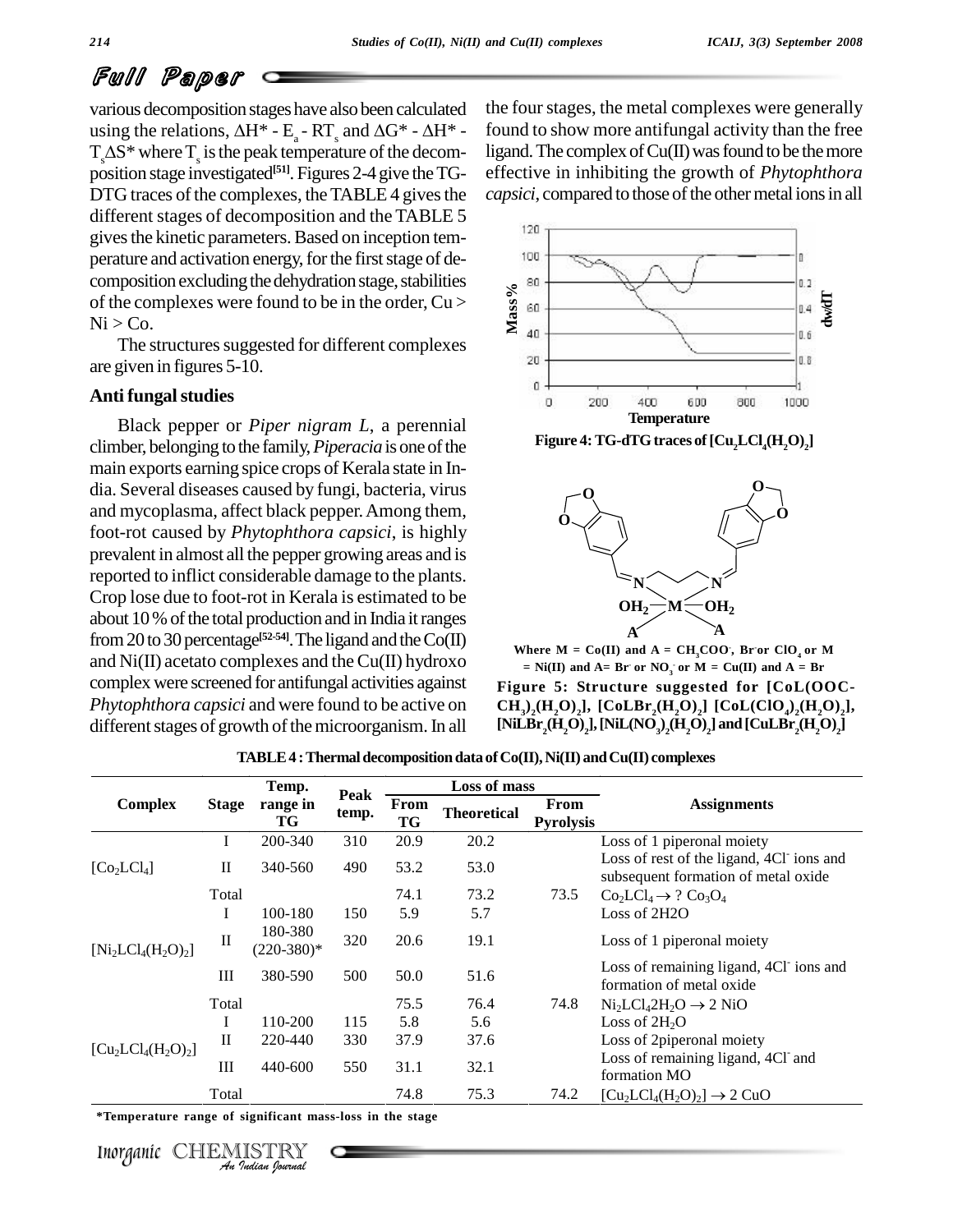| <b>Complex</b>                      | <b>Stage</b> | $E_a$ kJ/mol | $As^{-1}$            | $\Delta S^*$ J/K/mol $\Delta H^*$ kJ/mol |        | $\Delta G^*$ k.I/mol | ν            | n |
|-------------------------------------|--------------|--------------|----------------------|------------------------------------------|--------|----------------------|--------------|---|
|                                     |              | 55.11        | $4.93 \times 10^{2}$ | $-198.93$                                | 50.26  | 166.23               | $-0.9939207$ |   |
| [Co <sub>2</sub> LCl <sub>4</sub> ] | П            | 113.12       | $1.73 \times 10^{5}$ | $-152.46$                                | 106.78 | 223.11               | $-0.9931158$ |   |
|                                     |              | 72.36        | $7.72 \times 10^6$   | $-115.97$                                | 68.84  | 117.90               | $-0.9980618$ |   |
| $[Ni_2LCl_4(H_2O)_2]$               | $\rm{II}$    | 56.73        | $3.71 \times 10^{2}$ | $-201.42$                                | 51.80  | 171.25               | $-0.9997985$ |   |
|                                     | Ш            | 111.39       | $1.06 \times 10^5$   | $-156.82$                                | 104.80 | 229.16               | $-0.9967919$ |   |
|                                     |              | 66.80        | $7.06 \times 10^{5}$ | $-135.14$                                | 63.57  | 116.01               | $-0.9957561$ |   |
| $[Cu2LCl4(H2O)2]$                   | П            | 59.61        | $2.65 \times 10^{2}$ | $-204.38$                                | 54.60  | 177.84               | $-0.9990715$ |   |
|                                     | Ш            | 145.59       | $8.83 \times 10^{6}$ | $-120.38$                                | 138.75 | 237.82               | $-0.9970325$ |   |



 $\textbf{Figure 6: Structure suggested for [CoL(H, O)_{4}](NO_{3})_{2}}$ 



**Figure 7 : Structure suggested for [Co2LCl4]**  $M = Co(II)$  and  $A = Cl$ 



the four stages of investigation. The Ni(II) and  $Co(II)$ complexes followed it. The acetates of  $Co(II)$ , Ni $(II)$ and Cu(II), were also reported to be antifungal in nature, capable of inhibiting the mycelial growth of *Phytophthora capsici*, but the activities were gener ally far lower than those of the complexes<sup>[55]</sup>. Among the cell the four stages, the inhibition was more pronounced in

| TABLE 6: The inhibitory effects of the ligand and its metal |  |
|-------------------------------------------------------------|--|
| complexes on the mycelial growth of Phytophthora capsici    |  |

|           | <b>Sample</b>        |       |        |        |                |         |  |  |  |
|-----------|----------------------|-------|--------|--------|----------------|---------|--|--|--|
| Conc. of  | Ligand               |       |        |        | <b>Complex</b> |         |  |  |  |
| sample    |                      |       | Co(II) | Ni(II) | Cu(II)         | Control |  |  |  |
| 25ppm     | Diameter mm          | 32    | 32.2   | 30.2   | 28.8           | 34      |  |  |  |
|           | % of inhibition      | -5.88 | 5.29   | 11.2   | 15.3           |         |  |  |  |
|           | Diameter mm          | 30.8  | 30.9   | 28.4   | 23.6           | 34      |  |  |  |
| 50ppm     | % of inhibition 9.41 |       | 9.12   | 16.5   | 30.6           |         |  |  |  |
|           | Diameter mm          | 28.2  | 25.8   | 22.9   | 12.8           | 34      |  |  |  |
| 75 ppm    | % of inhibition      | 17.1  | 24.1   | 32.6   | 62.4           |         |  |  |  |
| $100$ ppm | Diameter mm          | 18.6  | 15.8   | 12.6   | 10.1           | 34      |  |  |  |
|           | of inhibition        | 45.3  | 53.5   | 62.9   | 70.3           |         |  |  |  |

**TABLE 7: The inhibitory effects of the ligand and itsmetal complexes on the sporangial production of** *Phytophthora capsici*

| Conc.             | <b>Sample</b>                       |        |                             |         |         |    |  |  |  |
|-------------------|-------------------------------------|--------|-----------------------------|---------|---------|----|--|--|--|
| of                |                                     | Ligand |                             | Complex | Control |    |  |  |  |
| sample            |                                     |        | $Co(II)$ Ni $(II)$ $Cu(II)$ |         |         |    |  |  |  |
| $25$ ppm          | No of sporangia<br>per field        | 56     | 52                          | 49      | 45      | 64 |  |  |  |
|                   | % of inhibition                     | 12.5   | 18.8                        | 23.4    | 29.7    |    |  |  |  |
| $50$ ppm          | No of sporangia<br>per field        | 51     | 48                          | 42      | 36      | 64 |  |  |  |
|                   | % Of inhibition                     | 20.3   | 25                          | 34.4    | 43.7    |    |  |  |  |
| 75 <sub>ppm</sub> | No of sporangia<br>per field        | 44     | 34                          | 28      | 17      | 64 |  |  |  |
|                   | % Of inhibition                     | 31.2   | 46.8                        | 56.2    | 73.4    |    |  |  |  |
|                   | No of sporangia<br>100ppm per field | 34     | 19                          | 19      | 12      | 64 |  |  |  |
|                   | % Of inhibition                     | 46.8   | 70.3                        | 70.3    | 81.2    |    |  |  |  |

zoosporangial production and zoospore release. The data of inhibitory effects of the ligand and the com plexes on variousstagesofthe growth of*Phytophthora capsici* are given in TABLES 6-9. Figure 9 gives graphical comparison of inhibitory effects of ligand and complexes onmycelial growth

IIn membranes and blocks the metal<br>
ymes of the organisms.<sup>[56]</sup> These<br>
isturb the respiration process of<br>
the synthesis of proteins, which<br>
of the organism<sup>[33]</sup>. Furthermore,<br> *Inorganic* CHEMISTRY the complexes into lipid membranes and blocks the metal The higher activities of the metal complexes in comparison to the free metal ions may be due to the in creased lipophilicity that enhances the penetration of binding sites in the enzymes of the organisms.<sup>[56]</sup> These complexes mayalso disturb the respiration process of the cell and thus block the synthesis of proteins, which restricts further growth of the organism<sup>[33]</sup>. Furthermore,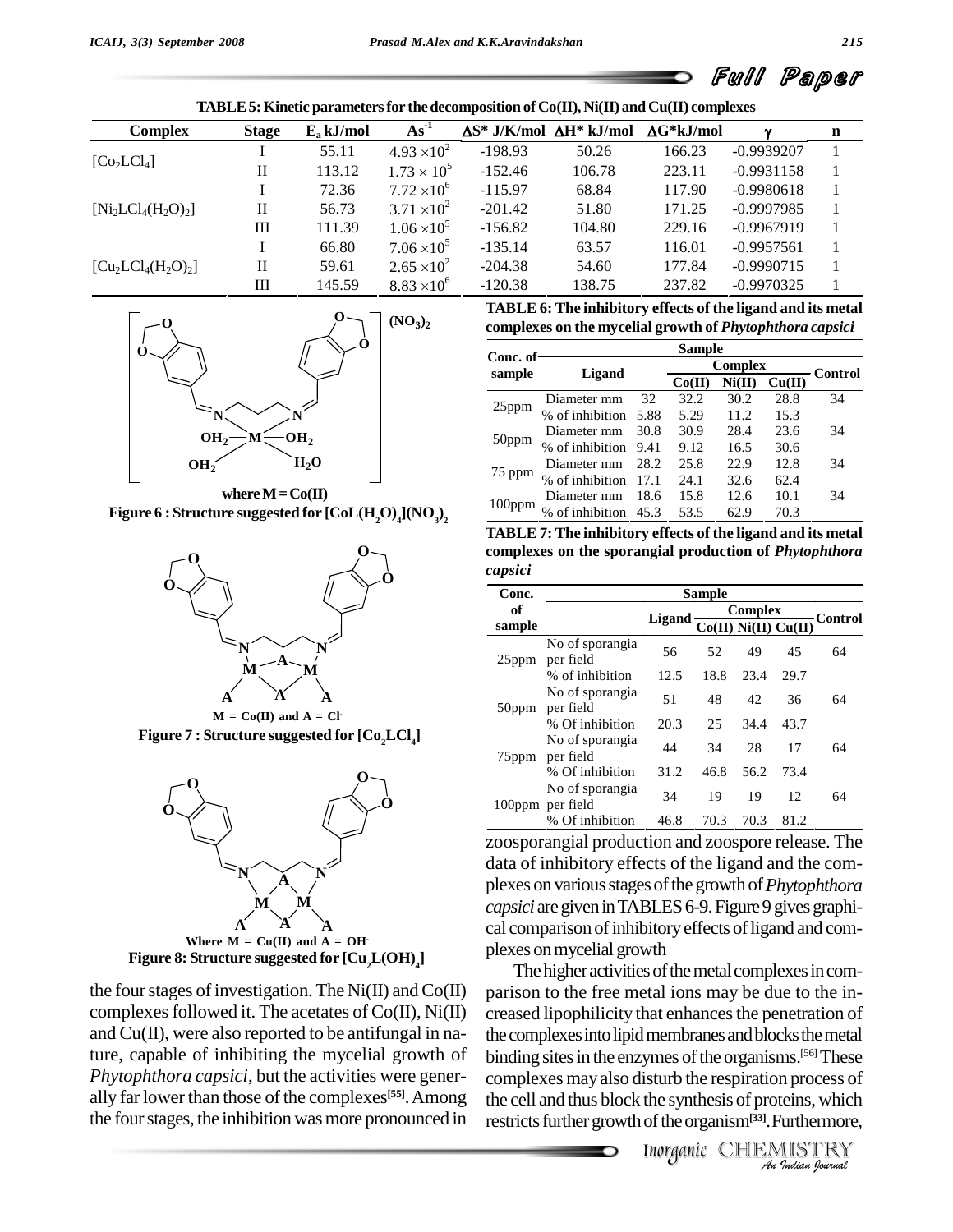| TABLE 8: The inhibitory effect of the ligand and its metal  |  |
|-------------------------------------------------------------|--|
| complexes on the sporangial release of Phytophthora capsici |  |

| Conc.        |                                 |          |                |                |                          |           |
|--------------|---------------------------------|----------|----------------|----------------|--------------------------|-----------|
| of<br>sample |                                 | Ligand - |                | Complex        | $Co(II)$ Ni(II) $Cu(II)$ | - Control |
| $25$ ppm     | % of zoospore<br>release        | 38.4     |                | 30.2 25.2 20.2 |                          | 51.4      |
|              | % of inhibition                 |          | 25.3 41.2 51.0 |                | 60.7                     |           |
| $50$ ppm     | % of zoospore<br>release        | 25.1     |                | 20.6 15.6 11.6 |                          | 51.4      |
|              | % of inhibition                 | 51.2     | 59.9           | 69.6 77.4      |                          |           |
| $75$ ppm     | % of zoospore<br>release        | 18.6     | 9.4            | 6.6            | $\Omega$                 | 51.4      |
|              | % of inhibition                 | 63.8     | 81.7           | 87.2           | 100                      |           |
|              | % of zoospore<br>100ppm release | 10.8     | 2.2            | $\Omega$       | 0                        | 51.4      |
|              | % of inhibition                 | 79.0     | 95.7           | 100            | 100                      |           |

**TABLE 9:The inhibitory effect of ligand and its metal com plexes on the zoospore germination of** *Phytophthora capsici*

| Conc.             | <b>Sample</b>                |          |         |      |                             |         |
|-------------------|------------------------------|----------|---------|------|-----------------------------|---------|
| of<br>sample      |                              | Ligand - | Complex |      |                             | Control |
|                   |                              |          |         |      | $Co(II)$ Ni $(II)$ $Cu(II)$ |         |
| $25$ ppm          | % Of zoospore<br>germination | 43.8     | 48.6    | 32.2 | 28.4                        | 68.6    |
|                   | % Of inhibition              | 36.2     | 29.2    | 53.1 | 58.6                        |         |
| 50ppm             | % Of zoospore<br>germination | 37.8     | 42.2    | 24.6 | 14.0                        | 68.6    |
|                   | % Of inhibition              | 44.9     | 38.5    | 64.1 | 79.6                        |         |
| 75 <sub>ppm</sub> | % Of zoospore<br>germination | 29.2     | 27.6    | 15.2 | 6.2                         | 68.6    |
|                   | % Of inhibition              | 57.4     | 59.8    | 77.8 | 91.0                        |         |
| $100$ ppm         | % Of zoospore<br>germination | 19.4     | 8.6     | 7.6  | 2.2                         | 68.6    |
|                   | % Of inhibition              | 71.7     | 87.5    | 88.9 | 96.8                        |         |



**Where**  $M = Ni(II)$  and  $A = CH_3COO$  or  $ClO_4^$ **or**  $M = Cu(II)$  **and**  $A = ClO<sub>4</sub>$ 

**Figure 9 : Structure suggested for [NiL(OOC- CH3) <sup>2</sup>], [NiL(ClO4)**  $_2$ **]** and  $\text{[CuL(CIO}_4)_2\text{]}$ 

sulting in the interference with normal cell division pro-<br>
cess<sup>[57]</sup>. The observation that not only the Cu(II) com-<br>
plex of the Schiff bases, but the Co(II) and Ni(II) com-<br>
plexes also showed sufficient antifungal act the mode of action of the compounds may involve the  $\lceil 9 \rceil$ formation of a hydrogen bond through the azomethine group with the active centres of cell constituents, re-  $\cos^{[57]}$ . The observation that not only the Cu(II) complex of the Schiff bases, but the  $Co(II)$  and  $Ni(II)$  complexesalsoshowedsufficientantifungalactivitymayopen



**Figure 10 : Graphical comparison ofinhibitory effects of ligand and complexes on mycelial growth**

up new avenues in the quest for tackling the problem of foot-rot disease in black pepper.

## **ACKNOWLEDGMENTS**

My sincere thanks are due to RSIC, CDRI Lucknow for providing IR and CHN analysis, and NIT Trichy for TG analysis, Indian Institute of Spices Research Calicut for providing facilities for antifungal studies.

#### **REFERANCES**

- **[1]** L.Fabbrizzi, M.Licchelli, A.M.MLanfredi, O.Vassalli, F.Ugozzoli; Inor.Chem., **13(35)**, 1582- 1589 **(1996)**.
- **[2]** G.Laval, W.Clegg, C.G.Crane, A.Hammershoi, A.M.Sargeson, B.T.Golding; Chem.Commun., **17**, 1874-875 **(2002)**.
- **[3]** J.P.Costes, F.Dahan, B.Donnadieu, M.I.F.Garcia, M.J.R.Douton; DaltonTrans*.*, **19**, 3776-3779 **(2003)**.
- **[4]** M.N.W.Ibrahim, M.Shamsuddin, B.M.Yamin; Malaysian J.Anal.Sci., **11(1)**, 98-104 **(2007)**.
- **[5]** K.Dey; J.Scient.Ind.Res., **(33)**, 76-94 **(1974)**.
- **[6]** K.Dey, G.N.Rao; Talanta, **43(3)**, 451-457 **(1996)**.
- **[7]** N.Hirayama, J.Taga, S.Oshima, T.Honjo; Anal. Chim.Acta, 466(27), 295-301 (2002).
- **[8]** W.Liu, C.Qing, X.Chen, Q.Ye, Y.Yu, S.Hou; Chem.Pharm.Bull., Tokyo, **56(5)**, 659-662 (**2008**).
- **[9]** T.Kovelskaya,I.Ganusevich, S.P.Osinsky,I.Levitin, L.Bubnovskaya, A.Sigan, V.Michailenko; 6 th Internet World Congress for Biomedical Sciences, **(2000)**.
- **[10]** D.MlynarcÌk, I.Lacko, F.Devinsky; C.M.L.S., **<sup>35</sup>**, 1044-1045 **(1979)**.
- **[11]** S.Pal, S.Pal; Polyhedron, **22(6)**, 867-873 **(2003)**.
- **[12]** B.G.Jeong, C.P.Rim, H.N.Chae, K.H.Chjo, K.C.

Inorganic CHEMISTRY<br>An Indian Iournal